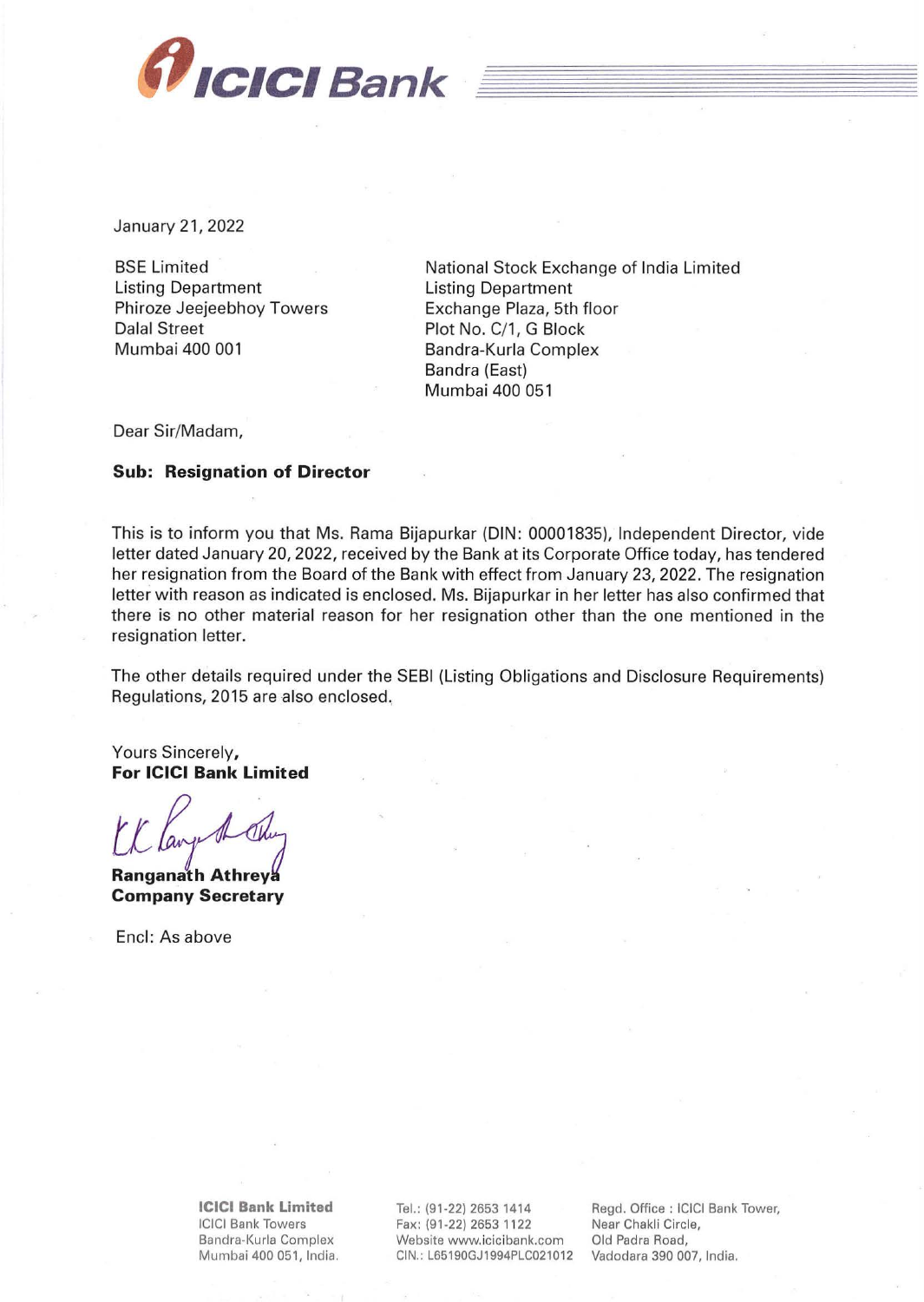## **RAMA BIJAPlARKAR**

20<sup>th</sup> January, 2022

To, The Chairman of the Board ICICI Bank Ltd., ICICI Bank Towers, Bandra-Kurla Complex, Bandra (East), Mumbai 400 051.

Dear Sir,

It is with regret that I submit my resignation from the board of ICICI Bank Ltd.

I have recently been given to understand by management that my teaching activity in the area of market and business strategy at an educational institution with which I am associated and my research activities on India's consumer economy at a not for profit research centre with which I am associated, which may require me to occasionally engage with other financial service companies or the investor community, could be in violation of the conflict of interest policy of the Bank and the regulator- even in the event of no direct remuneration being earned. In order to avoid any possible ambiguity on my position at any future date as a result of these activities, I have decided to step down.

The effective date of my resignation is 23<sup>rd</sup> January, 2022 and I want to confirm that there is no other material reason for my resignation other than the one mentioned above.

With regards,

japuehae

Rama Bija purkar (DIN: 00001835)

rama@bijapurkar.com